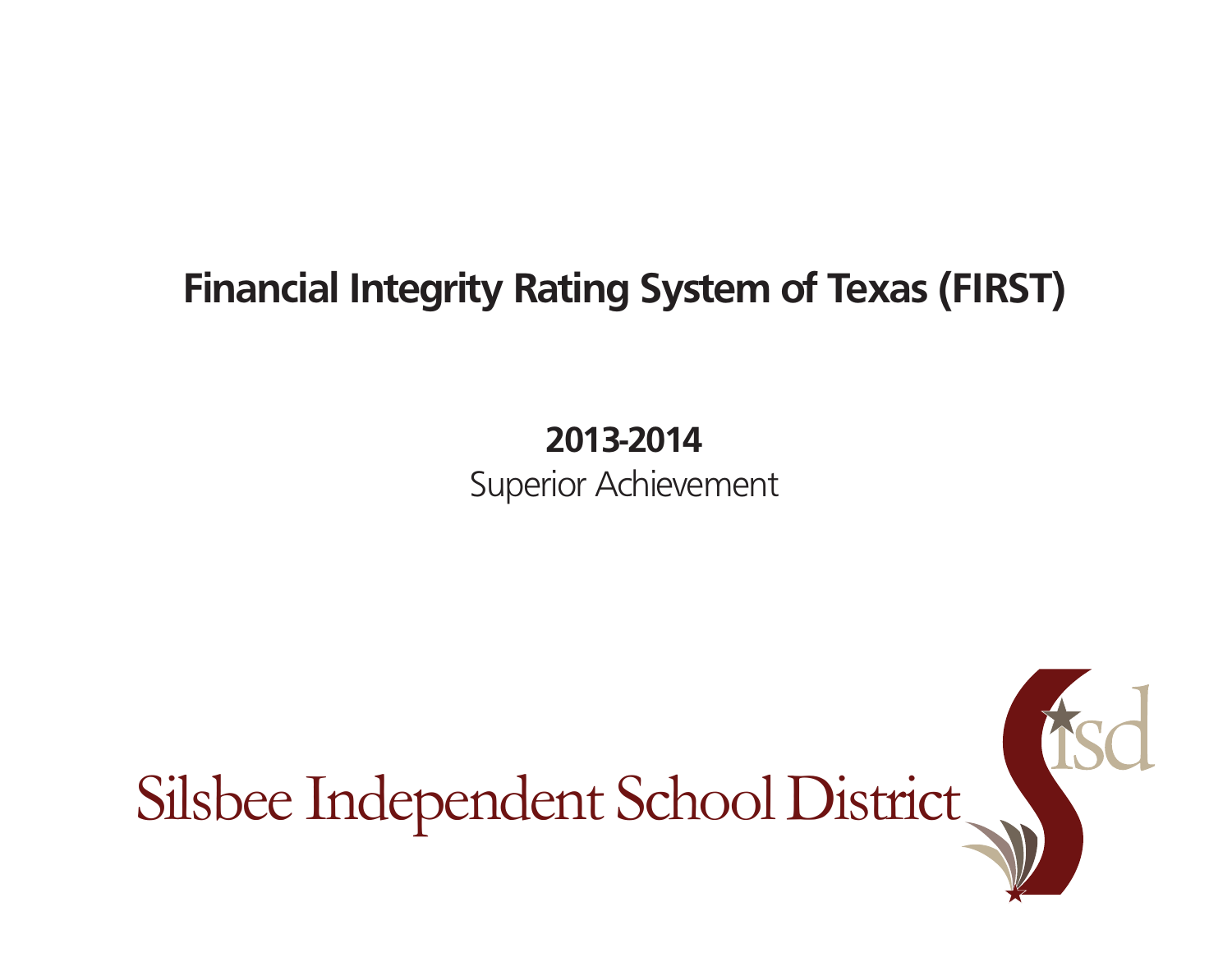**RATING YEAR**  $\boxed{2013-2014}$   $\boxed{\text{Select An Option}}$  Help  $\boxed{\text{Help}}$ 



**[Financial Integrity Rating Syste](http://tea4avwaylon.tea.state.tx.us/First/forms/main.aspx)m of Texas**

## **2013-2014 RATINGS BASED ON SCHOOL YEAR 2012-2013 DATA - DISTRICT STATUS DETAIL**

| Name: SILSBEE ISD(100904)    |                                                                                                                                                                                                                                                                   | Publication Level 1: 6/18/2014 8:04:42 AM |  |                                   |  |
|------------------------------|-------------------------------------------------------------------------------------------------------------------------------------------------------------------------------------------------------------------------------------------------------------------|-------------------------------------------|--|-----------------------------------|--|
| <b>Status: Passed</b>        |                                                                                                                                                                                                                                                                   | Publication Level 2: 9/5/2014 4:00:21 PM  |  |                                   |  |
| Rating: Superior Achievement |                                                                                                                                                                                                                                                                   | Last Updated: 9/5/2014 4:00:21 PM         |  |                                   |  |
| <b>District Score: 69</b>    |                                                                                                                                                                                                                                                                   | <b>Passing Score: 52</b>                  |  |                                   |  |
| $\#$                         | <b>Indicator Description</b>                                                                                                                                                                                                                                      |                                           |  | <b>Score</b>                      |  |
| $\mathbf{1}$                 | Was The Total Fund Balance Less Nonspendable and Restricted Fund Balance Greater Than Zero In The General Fund?                                                                                                                                                   |                                           |  | Yes                               |  |
| $\overline{2}$               | Was the Total Unrestricted Net Asset Balance (Net of Accretion of Interest on Capital Appreciation Bonds) In the Governmental Activities Column<br>in the Statement of Net Assets Greater than Zero? (If the District's 5 Year % Change in Students was 10% more) |                                           |  | Yes                               |  |
| 3                            | Were There No Disclosures In The Annual Financial Report And/Or Other Sources Of Information Concerning Default On Bonded Indebtedness<br>Obligations?                                                                                                            |                                           |  | Yes                               |  |
| $\overline{4}$               | Was The Annual Financial Report Filed Within One Month After November 27th or January 28th Deadline Depending Upon The District's Fiscal<br>Year End Date (June 30th or August 31st)?                                                                             |                                           |  | Yes                               |  |
| 5                            | Was There An Unqualified Opinion in Annual Financial Report?                                                                                                                                                                                                      |                                           |  | Yes                               |  |
| 6                            | Did The Annual Financial Report Not Disclose Any Instance(s) Of Material Weaknesses In Internal Controls?                                                                                                                                                         |                                           |  | Yes                               |  |
|                              |                                                                                                                                                                                                                                                                   |                                           |  | $\mathbf{1}$<br>Multiplier<br>Sum |  |
|                              |                                                                                                                                                                                                                                                                   |                                           |  |                                   |  |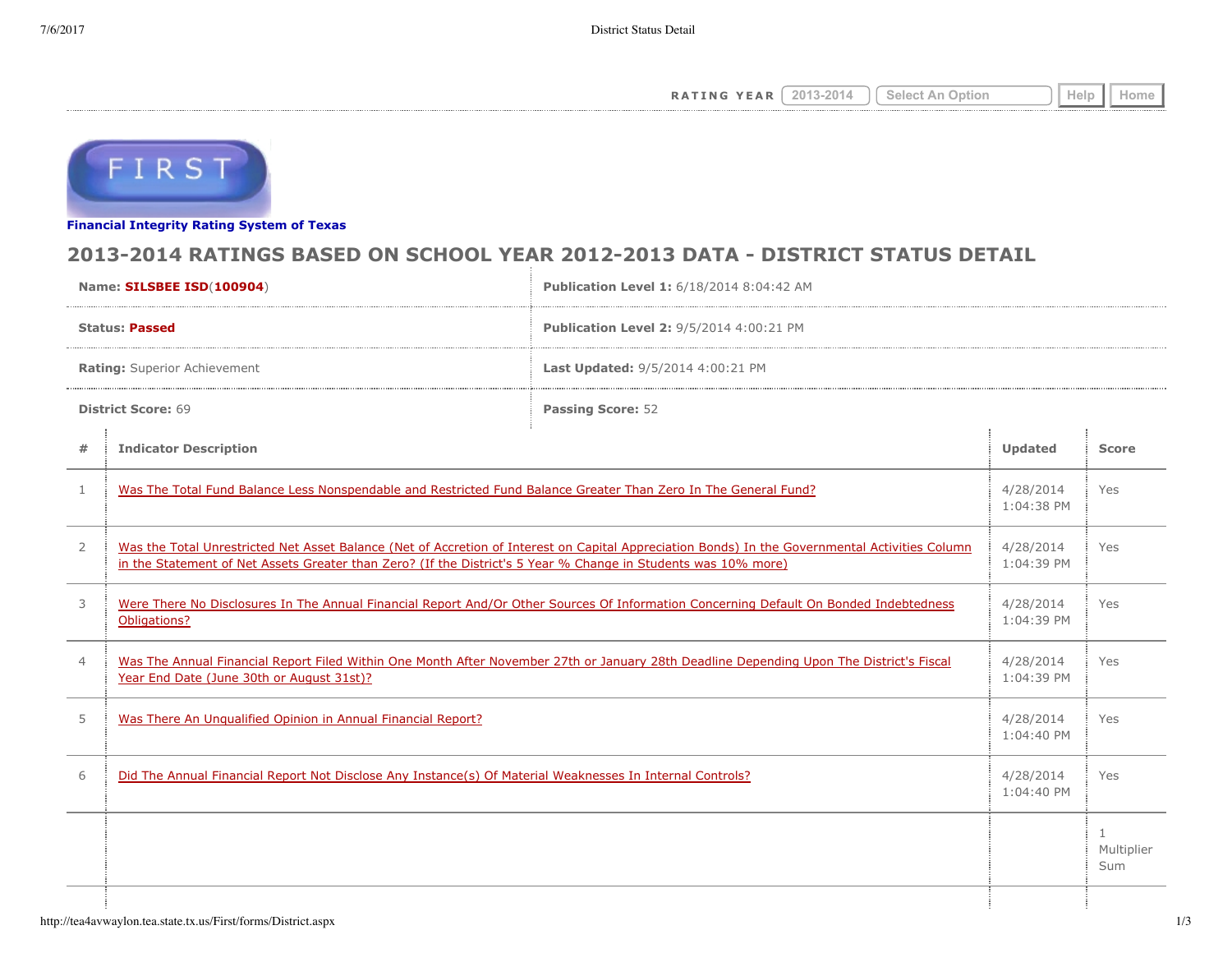| 7  | Was The Three-Year Average Percent Of Total Tax Collections (Including Delinguent) Greater Than 98%?                                                                                                                                               | 4/28/2014<br>1:04:40 PM     | 5              |
|----|----------------------------------------------------------------------------------------------------------------------------------------------------------------------------------------------------------------------------------------------------|-----------------------------|----------------|
| 8  | Did The Comparison Of PEIMS Data To Like Information In Annual Financial Report Result In An Aggregate Variance Of Less Than 3 Percent Of<br><b>Expenditures Per Fund Type (Data Quality Measure)?</b>                                             |                             | 5              |
| 9  | Were Debt Related Expenditures (Net Of IFA And/Or EDA Allotment) < \$350.00 Per Student? (If The District's Five-Year Percent Change In<br>Students = $Or > 7\%$ , Or If Property Taxes Collected Per Penny Of Tax Effort > \$200,000 Per Student) |                             | $\overline{4}$ |
| 10 | Was There No Disclosure In The Annual Audit Report Of Material Noncompliance?                                                                                                                                                                      |                             | 5              |
| 11 | Did The District Have Full Accreditation Status In Relation To Financial Management Practices? (e.g. No Conservator Or Monitor Assigned)                                                                                                           |                             | 5              |
| 12 | Was The Aggregate Of Budgeted Expenditures And Other Uses Less Than The Aggregate Of Total Revenues, Other Resources and Fund Balance<br>In General Fund?                                                                                          | 4/28/2014<br>1:04:42 PM     | 5              |
| 13 | If The District's Aggregate Fund Balance In The General Fund And Capital Projects Fund Was Less Than Zero, Were Construction Projects<br>Adequately Financed? (To Avoid Creating Or Adding To The Fund Balance Deficit Situation)                  | 4/28/2014<br>1:04:43 PM     | 5              |
| 14 | Was The Ratio Of Cash And Investments To Deferred Revenues (Excluding Amount Equal To Net Delinguent Taxes Receivable) In The General<br>Fund Greater Than Or Equal To 1:1? (If Deferred Revenues Are Less Than Net Delinquent Taxes Receivable)   |                             | 5              |
| 15 | Was The Administrative Cost Ratio Less Than The Threshold Ratio?                                                                                                                                                                                   | 4/28/2014<br>1:04:44 PM     | 5              |
| 16 | Was The Ratio Of Students To Teachers Within the Ranges Shown Below According To District Size?                                                                                                                                                    | 4/28/2014<br>1:04:44 PM     | 5              |
| 17 | Was The Ratio Of Students To Total Staff Within the Ranges Shown Below According To District Size?                                                                                                                                                 | 4/28/2014<br>1:04:44 PM     | 5              |
| 18 | Was The Decrease In Undesignated Unreserved Fund Balance < 20% Over Two Fiscal Years?(If Total Revenues > Operating Expenditures In The<br>General Fund, Then District Receives 5 Points)                                                          | 4/28/2014<br>1:04:45 PM     | 5              |
| 19 | Was The Aggregate Total Of Cash And Investments In The General Fund More Than \$0?                                                                                                                                                                 | 4/28/2014<br>1:04:45 PM     | 5              |
| 20 | Were Investment Earnings In All Funds (Excluding Debt Service Fund and Capital Projects Fund) Meet or Exceed the 3-Month Treasury Bill Rate?                                                                                                       | 5/14/2014<br>12:22:33<br>PM | 5              |
|    |                                                                                                                                                                                                                                                    |                             | 69<br>Weighted |